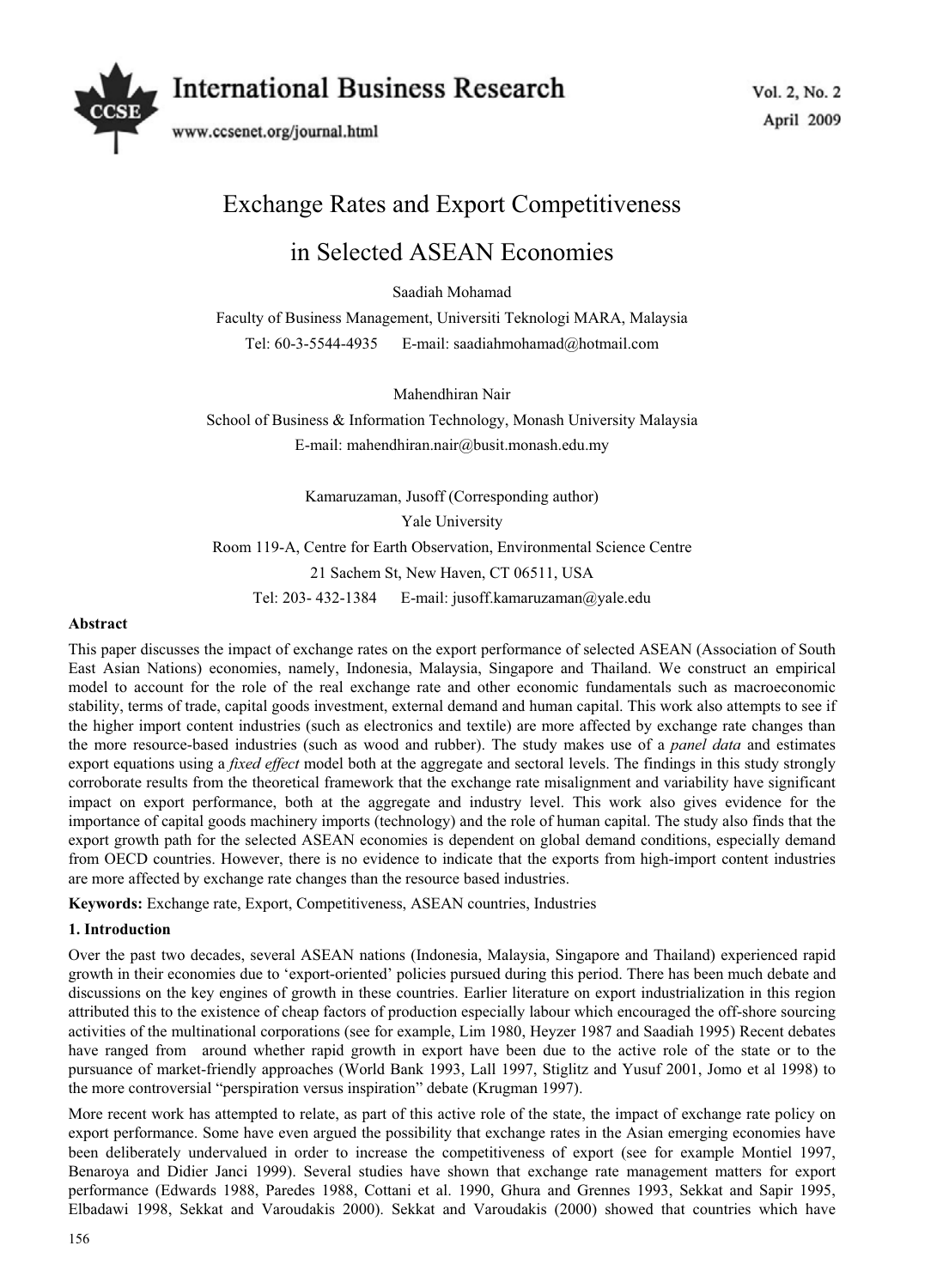successfully promoted manufactured exports experienced real exchange rate (RER) depreciation, leading to a significant increase in the domestic relative price of tradables to non-tradable. Countries however could still vary in terms of the degree of ER policy used for export promotion- whether deliberate or market oriented. Some researchers have argued that exchange rate policies may not be deliberately used to achieve export competitiveness. Here, exchange rate management may be a result of achieving other macroeconomic objectives. (Note 1) Saadiah (2001) showed that RER in the selected ASEAN economies were not deliberately allowed to depreciate. The study showed that the equilibrium long run RER in these countries exhibited a depreciating trend. A depreciating trend of actual RER simply reflects a movement of the RER tracking its equilibrium path.

There are several empirical models to examine the impact of exchange rate policies on exports of goods and services. Balassa (1990) studies the responsiveness of exports of goods and services to RER-related price incentives. This study was conducted for a panel of 16 Sub-Saharan African (SSA) countries. Sapir and Sekkat (1995) showed that the impact of RER, RER volatility and misalignment vary across different sectoral levels and exchange rate regimes. Sekkat and Varoudakis (2000) extended the work of the above-mentioned studies by incorporating two more exchange rate policy indicators, namely RER volatility and RER misalignment. The study used sectoral level information, that is, three manufacturing sectors (textile, chemicals and metals) under different exchange rate regimes (fixed and floating). The study was conducted for selected SSA countries. The study postulated the following relationship between export volume and exchange rate variables:

#### $log(X_i) = \alpha_0 + \alpha_1 log(MNF_i) + \alpha_2 log(E_i) + \alpha_3 log(V_i) + \alpha_4 log(mis_i) + \varepsilon_i,$  (1)

where, *Xi* is the ratio of export of sector *i* over *GDP*, *MNF* is the ratio of total manufactured value added to *GDP*, *E* is the effective exchange rate (RER), V is the volatility of the RER, mis is a measure of misalignment and  $\epsilon$  is the error term. Most empirical studies that examined the impact of exchange rate variability on manufactured export were for developed countries. The empirical evidence has been mixed. For the misalignment impact, several studies have shown that misalignment has significant impact on exports. Edwards (1988) and Cotani et al. (1990) show that RER misalignment has a negative impact on several developing economies.

One of the major difficulties in establishing association between volatility and trade may be due to the availability of hedging instruments against exchange rate risks in developed economies or the adaptability of multinationals. On the other hand, it is easy to establish correlation between misalignment and export because misalignment represents an uncertainty against which there is little possibility of insurance (Sekkat and Varoudakis 2000). The results for developing countries have also been mixed. Paredes (1989) found no significant link between export supply and exchange rate uncertainty for Chile and Peru. Grobar (1993) conducted a study to assess the impact of exchange rate volatility on export for ten developing countries (Argentina, Brazil, Colombo, Greece, Malaysia, Mexico, Philippines, South Africa, Thailand and Yugoslavia). The study lends support to the hypothesis that exchange rate volatility negatively affects exports. The study also found that misalignment did not have a significant impact on exports for the ten countries. Unlike Paredes' work which highlighted the role of exchange rates in export performance, Rodrik (1994) showed that the sustained export growth in Korea and Taiwan was not achieved due to currency depreciation. The upward trend in export and trade in these countries are attributed mostly to the increased investment in capital goods. These investments have enhanced the productivity and competitiveness of the goods and services produced in these two Asian 'tiger economies'.

Elbadawi (1998) conducted a study on more than sixty countries analyzing the role of real exchange rate in the non-traditional exports of Africa, and comparing it with the more successful non-African countries. Elbadawi's specification for the export demand function incorporated features from both Rodrik's and Paredes' models. Elbadawi's formulation of the export demand function is as follows:

$$
\log(XNTY_{t}) = \beta_{0} + \beta_{1}RERMIS_{t} + \beta_{2}RERVAR_{t} + \beta_{3} \log(MM_{t})
$$
  
+  $\beta_{4} \log(TOT_{t}) + \beta_{3} TOTVAR + \beta_{6} SCH_{t} + \beta_{7} OECYB_{t}$   
+ $\gamma_{1} DSSA_{t} + \gamma_{2} DEA_{t} + \gamma_{3} DLAC_{t} + \varepsilon_{t},$  (2)

where, *XNTY* is the ratio of non-traditional exports to *GDP* (both in current dollars); *RERMIS* is the real exchange rate misalignment; *RERVAR* real exchange rate variability in logs,; *MM* is imports of machinery over *GDP*; *TOTVAR* is variability in the terms of trade; *SCH* is an index of schooling (the average of the primary and secondary enrolment ratios). *OECYB* is OECD countries' GDP per worker (in constant dollars); and *DSSA, DEA* and *DLAC* are dummies for Sub-Saharan Africa, East Asia and Latin America (proxing for differing supply conditions), respectively. Using the specification in (2), Elbadawi (1998) examined the impact of RER and equilibrium RER (ERER) on the export function. According to Elbadawi even though a country may not pursue a policy that may lead to a significant overvaluation in its currency, there is a possibility that the economy may be trapped in an ERER that is appreciating. This may lead the economy to be in a 'sub-optimal' export growth path. However his empirical work showed that ERER was not an important factor for determining the export trend for a country. The study indicated that RER misalignment, RER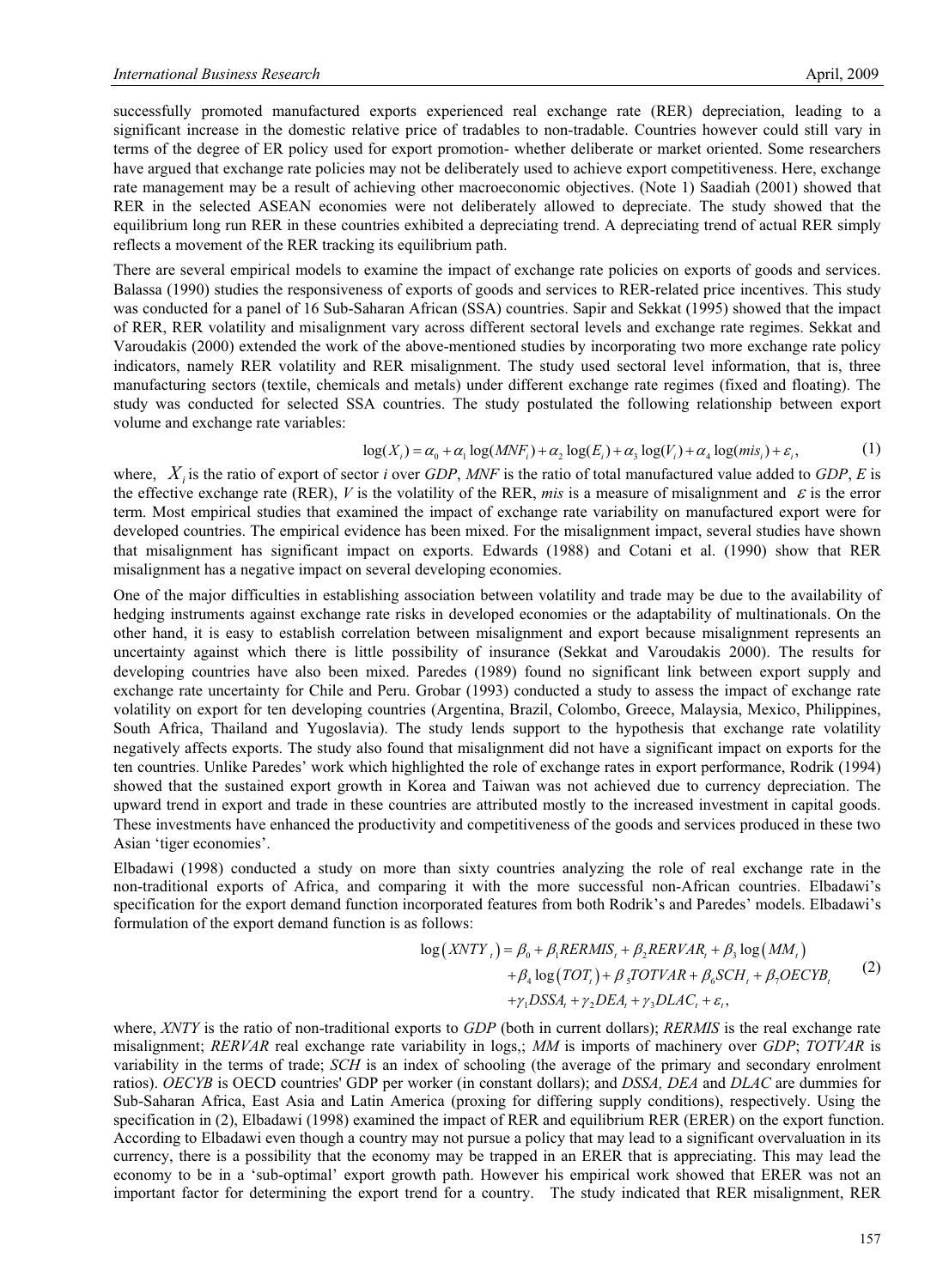volatility, investments in machinery, and schooling have significant impact on export performance. RER variability was found to have a negative impact on export performance.

The primary objective of this paper is to empirically examine the impact of RER, volatility in the RER and other economic fundamentals such as investment in capital goods (technology), term of trade, human capital, and external demand on export performance in these selected ASEAN economies. The study also will examine the effects of exchange rate on high import-content and resource based industries (low import-content) in the selected countries. This study makes use of a *panel data* which is formed by *pooling* the time series, cross-section data of Indonesia, Malaysia, Singapore and Thailand. The use of panel data is believed to be appropriate here because of the limited number of observations for each country. For sectoral data, observations are only available annually beginning 1976 for Thailand, 1978 for Malaysia and 1979 for both Indonesia and Singapore.

In the next section, we propose a model similar to that presented in Elbadawi (1998) and Sekkat and Varoukadakis (2000) to assess the impact of the exchange rate and human capital on the export path for the selected ASEAN economies.

#### **2. The model and data**

In this paper, we extended the model proposed by Sekkat and Varoudakis (2000) by incorporating more variables to control for the impact of the exchange rate variables on export trends in the selected ASEAN economies. These variables incorporated in the model are similar to the one used by Elbadawi (1998). Thus, the present model can also test for the validity of hypothesis outlined in Rodrik (1994) and Paredes (1989). Rodrik's model-- motivated by the export experiences of Taiwan and Korea-- explains rapid export growth as being driven by a sustained boom in capital investment. Paredes' model--influenced by the Latin American experiences-- predicts a significant role for real exchange rate competitiveness and real exchange rate stability in the determination of export supply. In our model, we used illiteracy rate as a proxy for human capital instead of schooling. This variable should have an opposite effect on the export. That is, a higher illiteracy rate is expected to reduce exports. This study makes use of a *panel data* which is formed by *pooling* the time series, cross-section data of Indonesia, Malaysia, Singapore and Thailand. The use of panel data is believed to be appropriate here because of the limited number of observations for each country. For sectoral data, observations are only available annually beginning 1976 for Thailand, 1978 for Malaysia and 1979 for both Indonesia and Singapore.

The analysis of panel or longitudinal data is the subject of one of the most active and innovative bodies of literature in econometrics. The use of panel data in this case can have at least two advantages. First, the process of pooling the data can increase the number of data points and generate additional degrees of freedom. Second, incorporating information relating to both cross section and time series variables can substantially reduce the problems that arise when there is an omitted variable problem (Pindyck and Rubinfeld, 1998).Panel data sets are typically wide but short i.e. with wide cross sectional units but short number of years as in the study of Elbadawi (1998). In this study however because the cross sectional units are only four- since we focus on only four countries, the panel data formed is not the typical wide and short panel. However, the advantage here is we reduce the large averaging effect that occurs in wide panel data sets. Thus, the estimation obtained in this study would better reflect the situation in these four countries. There are three models that can be used for analysing panel data. The first model is to simply combine or pool all the time-series and cross section data and then estimate the underlying model using ordinary least squares (this is referred to as pooled least squares). The intercept is assumed to be common.

The second model involves the recognition that omitted variables may lead to changes in the cross section and time-series intercepts. This model is referred to as the *fixed-effects* model, which allow for intercepts to be different for the different cross-sections. The third model allows for the variation in the cross-sections and also the periods. This method is called the *random-effects*. The method is essentially a variation of the generalized least squares estimation. Next, we outline the model for assessing the impact of the exchange rate variables and other important indicators that measure the economic fundamentals on the export growth path for the selected ASEAN economies. Consider the following model for the export function for the selected ASEAN economies:

$$
y_{it} = \alpha_{it} + \beta_i \mathbf{x}_{it} + \varepsilon_{it},
$$
\n(3)

where,  $i$  ( $i=1,...n$ ) is the cross-section units (countries) and  $t$  ( $t=1,...,T$ ) is the periods. The dependent variable  $\gamma$ measures the export function (in our model we use six variation of the export – macro to sectoral measurements). The vector  $\beta$  is the parameter of interest. The residual is denoted as  $\epsilon$  residual. The design matrix (*x*) for the model is  $x = [RER, RERNIS, RERNAR, log(MM), log(TOT), ILLTERATE, OECD]. RER is the real exchange rates$ defined such that an increase in RER represents an appreciation (data from IMF International Financial Statistics, 2000). RERMIS is real exchange rate misalignment, obtained from subtracting ERER from RER and expressed as a percentage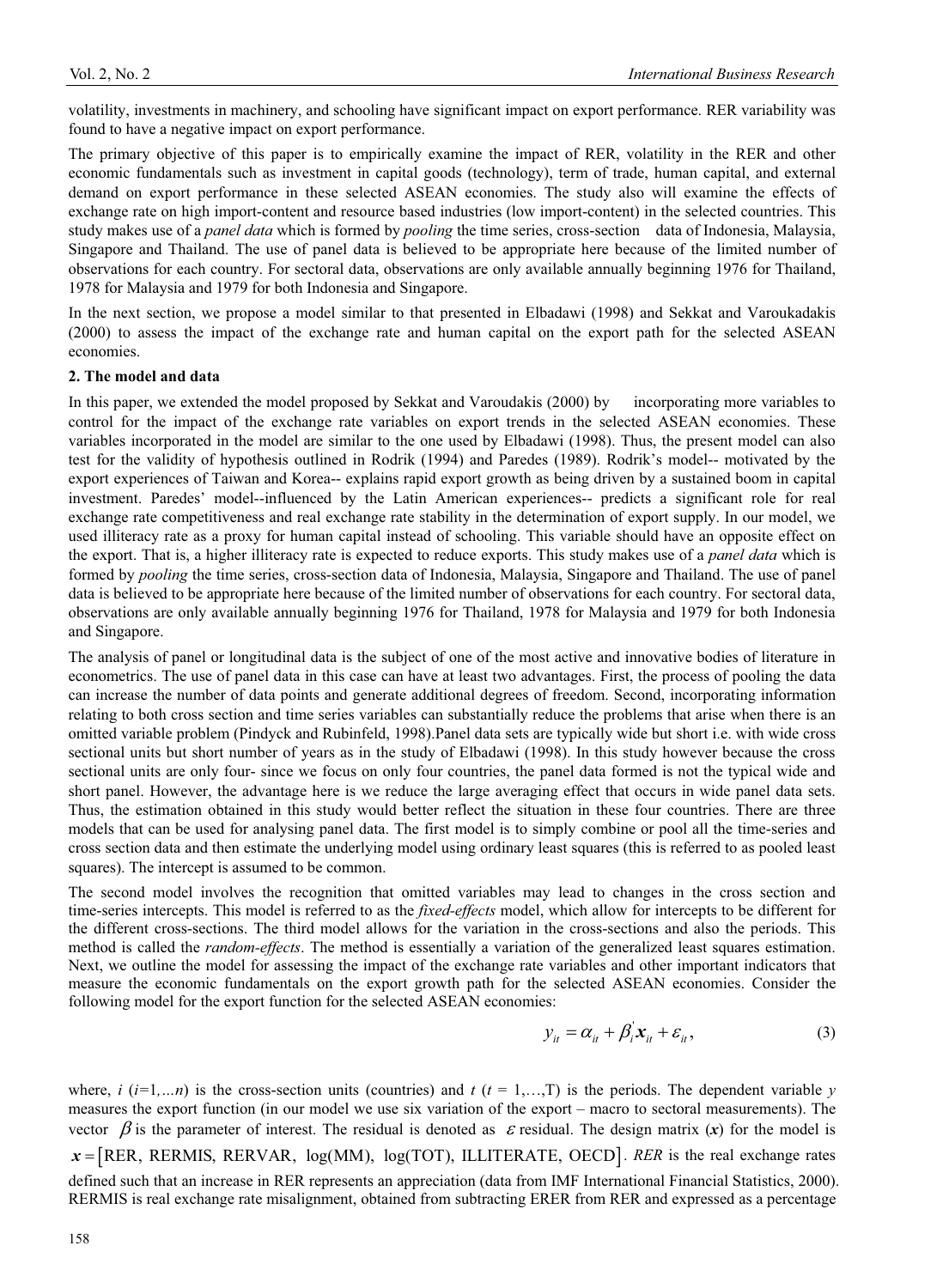#### *International Business Research* April, 2009

of ERER. This is obtained from Saadiah (2001). A positive figure represents an overvaluation. The equilibrium RER level (ERER) was also used to find out which of the ER variables most significantly affect exports. All RER, ERER, and RERVAR are expressed in logs, while RERMIS is expressed in percentages. This model extends Paredes' model by explicitly linking export supply to the actual level of RER, equilibrium RER and to the degree of RER disequilibrium. These different measures of RER can also proxy ER policy and therefore the model can assess the impact of ER policies on export.

RERVAR is RER variability measured from the monthly standard deviation of the real effective exchange rates (data from IMF World Economic Outlook WEO database). This measure is used to proxy macroeconomic stability relevant for export performance. MM is machinery imports over GDP. Both export data for various industries and import of machinery were obtained from the Trade and Production database World Bank (2001) (Note 2). TOT is terms of trade (the data was obtained from IMF WEO). ILLITERATE is the illiteracy rate for adult (percentage of people 15 and above, data from World Bank, World Development Indicator WDI, 2000). This measure was used to replace schooling as the data is more complete. The use of this variable instead of the schooling factor tended to improve the model significantly. Illiteracy rate is used in this case as a proxy for availability of basic schooling, assuming that lower rate of illiteracy signifies better educational opportunities and infrastructure. Illiteracy rate also proxies the initial stock of human capital in the different countries. OECD is average GNP per capita of OECD countries in constant 1995 USD (the individual GNP per capita data for 23 OECD countries were obtained from World Bank WDI 2000) and is used to control for the level of world demand.

As mentioned earlier, there are three possible models that can be derived from the (3). They are the pooled, fixed and random models. The pooled model assumes the intercepts for the countries are identical, that is,

 $\alpha_{ii} = \alpha$ 

The difficulty with pooled least squares is its assumption of constant intercept and slope is unreasonable.

The fixed effects for the model in (3) is estimated to allow for different intercepts for different cross-section units, thus:

$$
\alpha_{ii} = \alpha_i
$$
, where  $E(\alpha_i \varepsilon_{ii}) \neq 0$ 

The random effects model on the other hand treats intercepts as random variable across pool members so that:

 $\alpha_{ii} = \alpha + u_i$ , where  $E(u_i \varepsilon_{ii}) = 0$ 

For our problem we could not estimate random effects model as it requires the number of cross-sections to be greater than the number of regressors. In our case, the number of cross-sections (countries) is four, while the number of regressors in the model is seven. In order to test which model is better between the pooled least squares regression model and the fixed effects model, we conduct the following F-test, where the null and the alternative hypothesis are as follows:

 $H_o$ :  $\alpha_{it} = \alpha$  $H_A$ :  $\alpha_{it} = \alpha_i$ 

The *F-*test statistic is given as follows (Greene 2000: 562):

$$
F = \frac{\left(R_{fe}^2 - R_p^2\right)\left(nT - n - k\right)}{\left(1 - R_{fe}^2\right)\left(n - 1\right)} \square F_{n-1, nT - n - k},\tag{4}
$$

The test statistics in (4) follows an *F*-distribution with (*n-*1) and (*nT-n-k*) degrees of freedom.

The model in (3) was estimated using a sample of pooled cross section and time series data. Six different measures of exports were used as dependent variables, and these were estimated separately. These are total exports of goods and services (log X), total export of manufactured goods (logXmanf) and four export measures at sectoral levels: export of textile (321), electronics (383) wood products (331) and rubber products (355). (Note 3)

Textile and electronic industries were chosen because they are important export industries in the selected economies. These two industries also represent sectors where large exports have high import content. (Note 4) The wood and rubber industries are relatively resource based industries and are chosen to test the possibility of the differing impacts of ER policies on these different types of industries. It could be conjectured that high import content industries would be more adversely affected by changes in ER policies than high local content industries. The coefficient for RER is expected to have a negative sign. This implies that RER depreciations will encourage exports by increasing competitiveness. Similarly coefficients for ERER and RERMIS are expected to be negative. Over-valuations from the equilibrium is expected to reduce export, while under-valuations might be expected to increase export. Given that uncertainty is potentially harmful to export, the coefficient for RERVAR is expected to be negative. If growth of export depends on import of machinery, then the relationship should be a positive one, with the coefficient of log (MM) having a value greater than zero. For TOT theoretical prediction suggests that an improvement in TOT will increase the price of export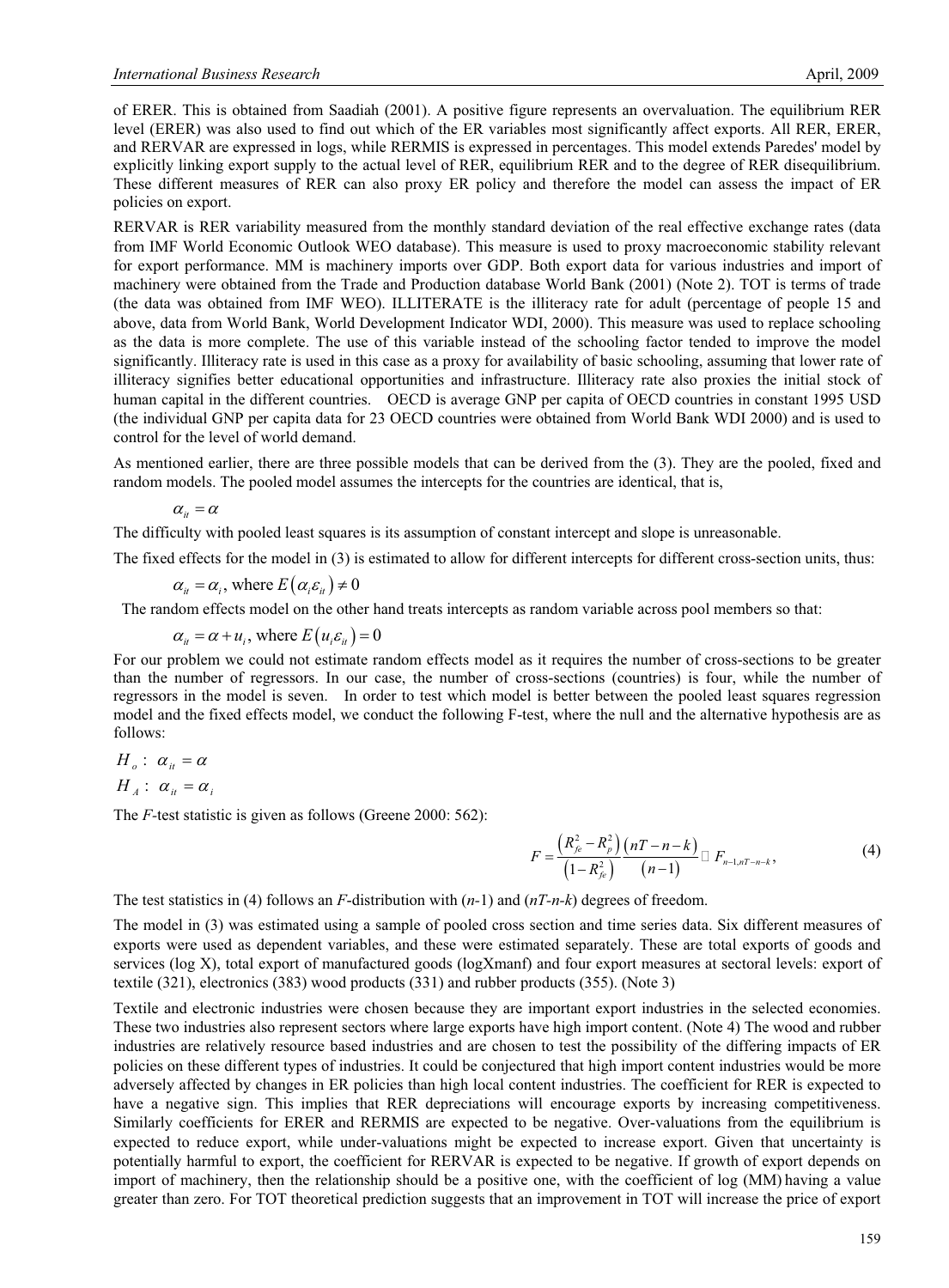relative to import, making export less price competitive other things remaining the same. Hence the expected sign for TOT coefficient should be negative.

ILLITERATE should proxy the opposite effect of schooling, with reduced illiteracy rate contributing to higher exports, thus coefficient for ILIITERATE is expected to have a negative sign. The OECD income per capita reflects international demand; hence, the coefficient for this factor is expected to be positive. The model in (3) was first estimated using pooled least squares technique with assumption of a common intercept and then using fixed effects model that allow for different intercepts representing each country. The coefficients of all the regressors are assumed common across the cross section units (the four countries). The use of country dummies to obtain the different intercepts can capture to some extent the initial differences that exist among these countries. The fixed-effect model was estimated using the generalised least square (GLS) method. Results from the pooled and the fixed-effects models are discussed in the next section.

#### **3. The empirical analysis**

In this paper, we estimated the models with six different dependent variables, namely total exports of goods and services (logX), export of manufactured goods (logXmanf), export of electronic goods (logXelectronics), export of textiles (logXtextiles), export of rubber (logXrubber) and the export of wood (logXwood). The six models will allow us to assess the impact of exchange rate and the other economic indicators on export. Initial results of regressions show DW statistics having values close to zero, suggesting existence of autocorrelation. To correct for this an AR(1) term is introduced which significantly improves the model. We also estimated the models using the White Heterosckedasticity estimator (to correct for the existence of heterosckedasticity) and the generalized least squares method with cross sections weights. Tables 1 to 6 report the results for the six export functions. Each table contains three fixed effects regressions. Equation 1 incorporates the full set of variables, while regression 2 excludes imports of machines (MM) and regression 3 excludes RERMIS. Equation 2 and 3 are designed indirectly to test Rodrik's conclusion that capital goods are important determinants for export growth.

#### **<Tables 1-6>**

The estimated regressions for the export functions appear to fit the data very well with more than 95% of the variation in exports explained by the model. From empirical analysis in Tables 2, Table 4 and Table 6, we observe that Equation 1 is superior to the other two equations (based on the adjusted R squared). This implies that both imports of machinery and RERMIS are significant variables for the export of manufactured goods, textiles and wood.From Table 1 and Table 3, we see that the adjusted R-square for Equation 1 and 3 are identical. This implies that RERMIS is not statistically significant in influencing the export of good & services and the export of electronic goods. From Table 5, the case of export of rubber, the adjusted R-square of Equation 1 is marginally less than Equation 2. However, we found that from Equation 1 the import of capital goods and RERMIS have significant effect on the export of rubber.

Generally, the parameters in the models have the expected signs and significant (most appearing to be significant at 1% level). RERMIS is significant and have a negative sign in all equations except for equation 1 of dependent variable log X and log Xelectronics. But in both of these RERMIS becomes significant in equation 2, when the variable imported machinery (log MM) is excluded. The negative significant impact of RERMIS means that an overvaluation of the RER relative to its equilibrium level will tend to decrease exports, while an undervaluation will increase it. The magnitude however is rather small. Initial regressions using RER were found not to be significant, and so the tables report regressions made excluding this variable. Unlike the findings in Elbadawi (1998), the variable ERER in our study was found to be highly significant in all regressions. This implies that not only does exchange rate misalignment matter, the position of the equilibrium rate is also important, with higher ERER leading to reduced export.

Real exchange variability was found to be damaging to exports as revealed by the significant and negative coefficient of RERVAR. The magnitude however is much less compared to the damaging effect of an appreciating ERER but bigger than the effect of RERMIS. The terms of trade (TOT) factor in all the regressions show negative and significant coefficients except for regressions involving log X, and log (Xmanf) where the signs are positive. This means that an improvement in the terms of trade tends to reduce export, implying that the substitution effect of price changes is more important than the income effect. The results for the coefficient of imports of machinery (MM) are highly significant with the expected positive signs in all the regressions. The findings lend further support to the hypothesis that this factor is an important catalyst enhancing the export growth in these East Asian countries.

The estimated coefficients for ILLITERATE confirm the importance of human capital is an important factor for the export from these countries. A reduction in the illiteracy rate boost total export of goods and services produced in these countries. Lower illiteracy rate will also enhance exports from manufactured, electronic, and rubber sectors. However the coefficient for this factor was found to be positive for the textile and wood sectors. This indicates that these sectors gains competitive advantage from the abundant cheap and lowly educated labour force. For the OECD variable, the result lends some support to the importance of external demand to key sectors in the region such as the manufacturing,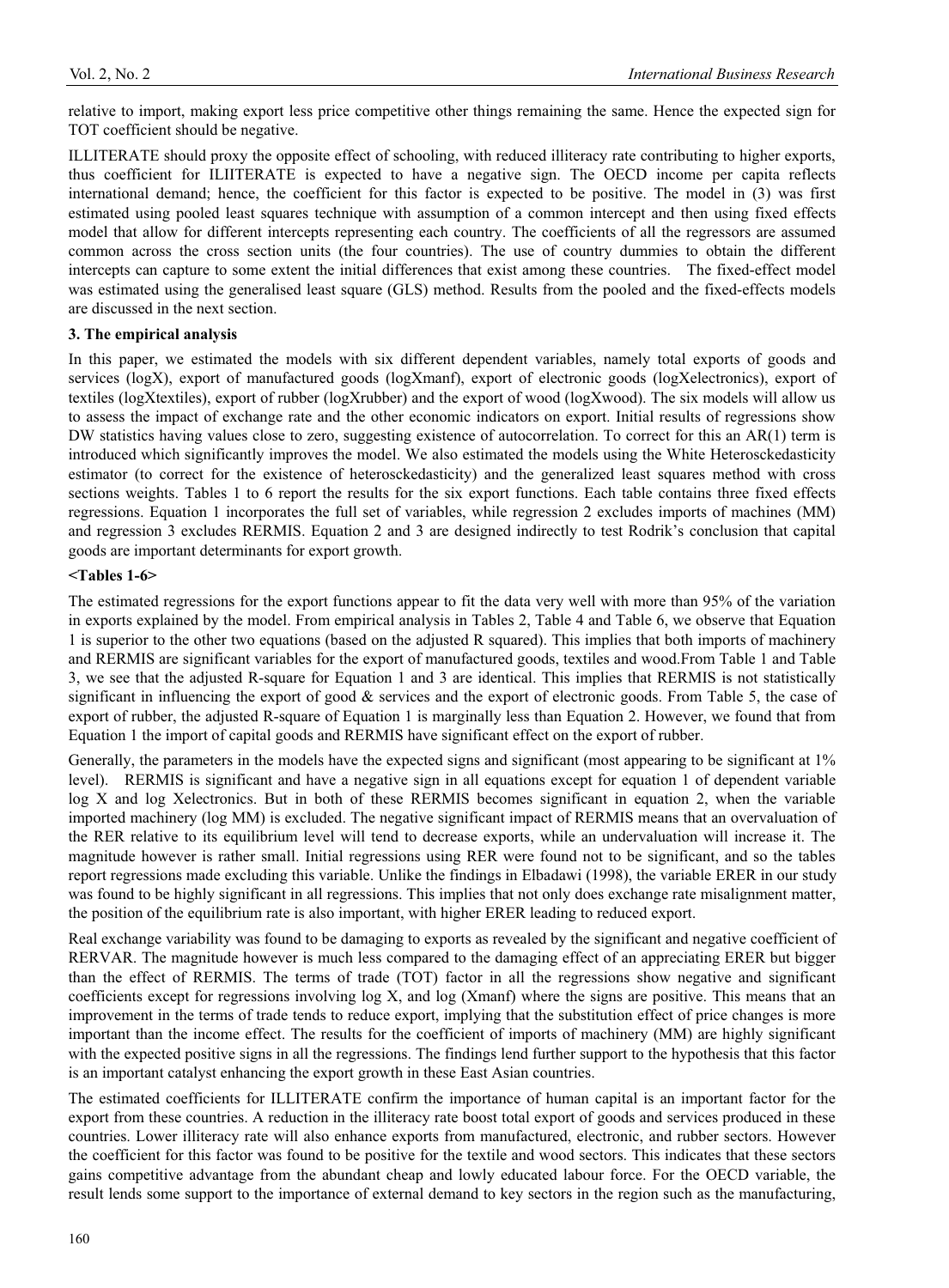electronics, and textile. Most regressions show positive and significant results except for the total export of goods and services, export for rubber and wood. The empirical evidence in this study does not show that the high import content industries (electronics and textile) are more affected by changes in RER measures than the other two more resource based industries. It is possible that the pooling of data may result in some offsetting effects which conceal some patterns that exist in some countries and not in others. For example while wood and rubber may be thought of as resource based industries for Malaysia, Thailand and Indonesia, they are not so for Singapore. The results do show that for electronics industry the coefficient for log MM (0.657) is highest followed by the manufacturing sector. This shows that the electronics and manufacturing sectors are the most capital intensive industries in this region. The least capital-intensive sectors are the textile and the wood industries.

Finally all country constants (intercepts) have positive values and are highly significant. The fixed effects values reported in the tables indicate that the fixed effects model with different country intercepts are more efficient than the model which assumes constant intercept. From the empirical results, Malaysia seems to have the highest initial advantages in the production of total export of goods and services compared to the other three countries. This is also true for the export of electronics and rubber goods. Singapore has the highest initial advantage in the export of manufactured goods. Thailand has relative advantage in the export of textiles, while Indonesia in the export of wood based products. From our analysis, we infer that country specific characteristics, supply constraints, exchange rate policies and environment, technological capabilities, human capital and external demand play an important role in the export performance of the selected ASEAN economies. The findings seem to suggest that variability in real exchange rates may be a more important factor for policy makers to consider than is misalignment as RERVAR seems to have significant effect across the sectors much more than RERMIS. In addition, in the case of Malaysia, RERMIS appears to be insignificant in the sectors where Malaysia has, according to the findings in this study, relative advantages i.e. electronics and the aggregate total export of goods and services.

#### **4. Conclusion**

This paper analyses the impact of real exchange rate competitiveness and real exchange stability on export performance for four Southeast Asian economies of (Indonesia, Malaysia, Singapore and Thailand). A panel data is formed by combining the time series data of these four countries. This work extends the work of Elbadawi (1998) and several others like Sekkat and Varoudakis (2000). It unifies two theoretical models of Rodrik (1994) and Paredes(1988) and extends the analyses to four sectoral levels which are important for export in these countries. The paper attempts to account for the role of real exchange rate measures of competitiveness (measured by RER, ERER and RERMIS), macroeconomic stability relevant for export performance (RERVAR), investment in capital goods (MM), external demand (OECD) and the role for human capital (ILLITERATE) in the selected ASEAN economics. It also attempts to see if there are discernable differences between industries in the way they respond to changes in exchange rate measures.

The results in this study strongly corroborate the view that imports of investment in capital goods, basic capabilities, and perhaps some strategic interventions to resolve market failures are important for successful export-orientation; but it also gives support for an active state role in exchange rate management. The RER misalignment measure RERMIS is found to be negatively and significantly associated with export. Unlike the finding in Elbadawi (1997) ERER was found to be significant and has a negative sign consistent with theoretical framework. This implies that a lower (more depreciated) equilibrium real exchange rate can enhance export performance. Even though empirical work is inconclusive on real exchange rate variability this work suggests evidence that in these economies variability is damaging to exports. This study also gives strong support for the contribution of imported investment in capital towards export growth. The results for OECD countries average GNP per capita (OECD), terms of trade (TOT) and illiteracy rate ILLITERATE were mixed, but are generally consistent with predictions.

Generally, the results at the aggregate levels are consistent with that found at the industry (sectoral) levels. However, there is no evidence to suggest that the textile and electronics industries are more affected by exchange rate changes than the other two industries. Clearly more work need to be done in this area to further refine these findings. These findings have three important policy implications. First, good macroeconomic management especially with regards to stability and having exchange rates consistent with economic fundamentals is vital for the exports from this region to be globally competitive. Second, capital investment (i.e., investment in science and technology, and ICT), investment in research and human capital development in this region are important factors to move up the technological ladder. These factors are even more important for smaller economies such as Singapore and Malaysia as an increasing proportion of more educated labour means that these economies can no longer compete on the basis of cheap labour. Third, some sectors in these countries are very dependent on demand from the OECD countries. A slump in the economic climate in these developed countries, will have a direct impact on these industries, hence on the regional economies that are heavily dependent on this sectors. To overcome the over dependence, regional economies should expend their market beyond the OECD countries, to countries in the Middle East, Africa and more so within the ASEAN region. Finally,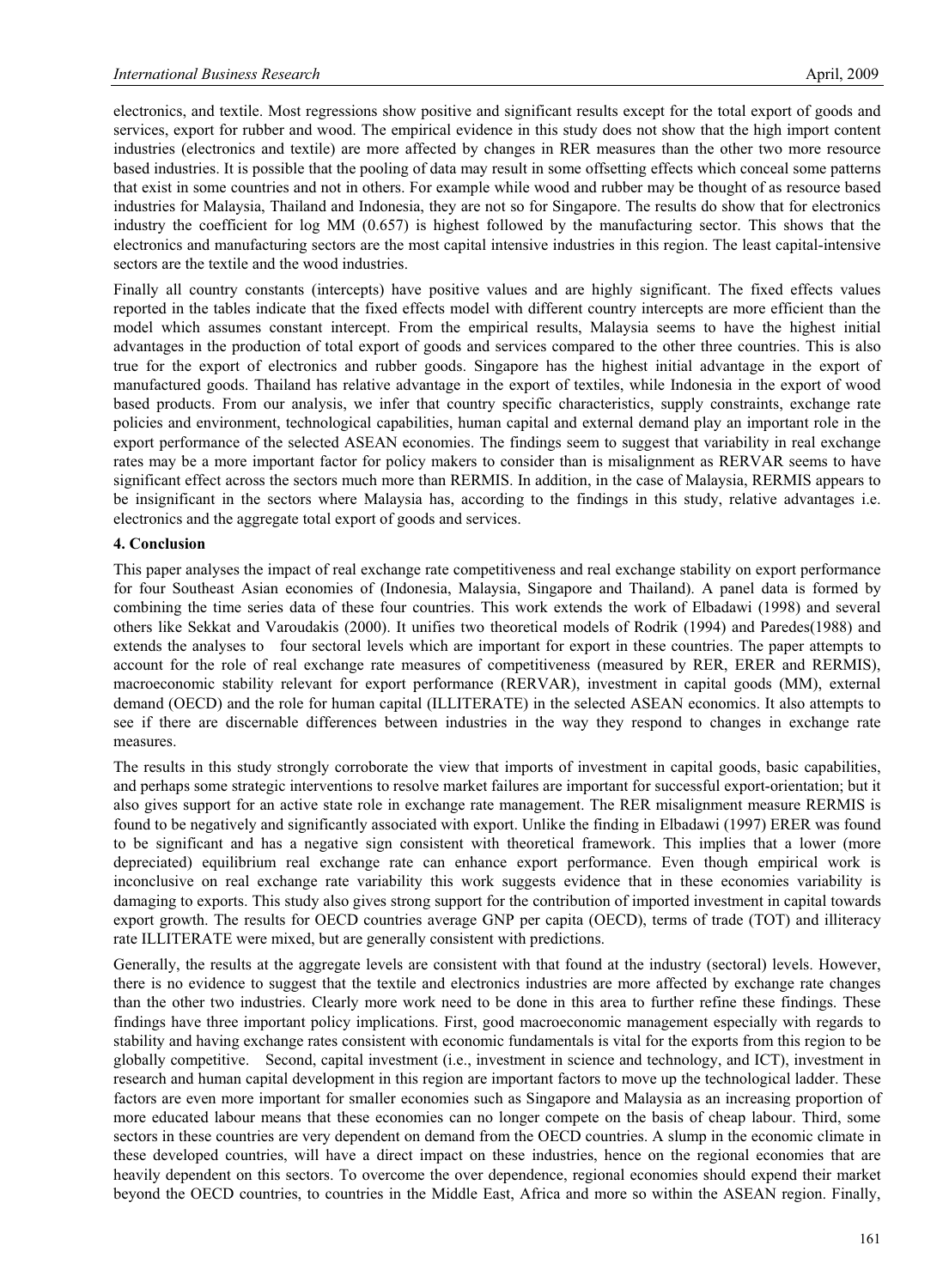this work gives some justification for the case of Malaysia's adoption of the fixed exchange rates started in September 1998. Some observers suggest that fixed exchange rates may pose greater danger to possible exchange rate misalignment as nominal exchange rates are prevented from responding to changes in fundamentals. As the work suggests that variability is a more important factor than misalignment, Malaysia has made an appropriate choice in the trade-off between variability and misalignment by pegging the currency to the US dollar.

The above discussion lends support to the argument that a "right combination of the right things" is important for export –orientation. Basic capabilities, investment and some strategic interventions to resolve market failures are important. Successful export orientation and diversification does require a supportive structure of incentives especially as this study suggests, for appropriate and stable real exchange rates. But "beyond getting prices right", this paper provides support for the leading role of the state in addressing the problems of market imperfections such as that in education, investments and even financial markets. An exchange rate policy designed to produce undervalued currencies may not in itself contribute much to export and may in fact lead to other complications. The policy need to be formulated to embrace all the other important export variables.

#### **References**

Balassa, B. (1990). Incentive policies and export performance in Sub-Saharan Africa. *World Development* 18 (3), pp. 383-391.

Bank Negara. (2000). Annual Report Kuala Lumpur.

Benaroya, F. and Janci, D. (1999). Measuring exchange rate misalignments with purchasing power parity estimates, in Collignon, S. and Pisani-Ferri, J. (eds) *Exchange Rate Policies in Asian Emerging Countries*. London: Routledge Press,

Cottani, J., Cavallo, D. and Khan, M.S. (1990). Real exchange rate behavior and economic performance in LDCs. *Economic Development and Cultural Change* 39 (October), pp. 61- 76.

Edwards, S. (1988). Real and monetary determinants of real exchange rate behaviour. *Journal of Development Economics*, 29 (3), pp. 311-341.

Elbadawi, I.,1994. Estimating long run equilibrium exchange rates in Williamson (ed) *Estimating Equilibrium Exchange Rates*, 1994. Washington DC: Institute for International economics.

Elbadawi, I., (1998). Real exchange rate policy and non-traditional exports in developing countries. Research for Action 46, UNU/WIDER.

Ghura, D., and Grennes, T.J. (1993). The real exchange rate and macroeconomic performance in Sub-Saharan Africa. *Journal of Development Economics* 42, pp. 155-174.

Grobar, L.M.(1993). The effect of real exchange rate uncertainty on LDC manufactured exports. *Journal of Development Economics* 41, pp. 367-376.

Heyzer, N. (1987). Daughters in Industry: Work Skills and Consciousness of Women Workers in Asia. Kuala Lumpur: Asia Pacific Development Centre.

Jomo K.S., Rajah Rasiah and Rokiah Alavi. (1998). Industrial policy and the emergence of internationally competitive manufacturing firms in Malaysia , in Takahashi, K., (ed) Asia's Development Experiences, pp 178- 261. Tokyo : Foundation for Advanced Studies on International Development (FASID).

Krugman, P. (1997). What ever happened to the Asian miracle? *Fortune*, vol. 136 (4), pp 26-29.

Lall, S. (1997). Selective policies for export promotion-lessons from the Asian Tigers. UNU World Institute for Development Economics Research (UNU/WIDER). Research for Action 43.

Lim, L.Y.C. (1980). Women workers in multinational corporations : the case of the electronics industry in Malaysia and Singapore. Michican Occasional Papers in Women Studies, paper no. IX.

Montiel, P.J. (1997). "Exchange rate policy and macroeconomic management in ASEAN countries" in Hicklin. J.; Robinson D. and Singh, A. (eds*) Macroeconomic Issues Facing ASEAN Countries.* Washington DC: International Monetary Fund.

Paredes, C. (1989). Exchange rate regimes, the real exchange rate and export performance in Latin America. Brookings Discussion Papers in International Economics, No 77 August. The Brookings Institute, Washington, DC.

Pindyck, R., and Rubinfeld, D. (1998). *Econometric Models and Economic Forecasts*, 4<sup>th</sup> edition, New York: McGraw-Hill.

Rodrik, D. (1994). Getting interventions right: how South Korea and Taiwan grew rich. NBER Working Paper Series, No. 4964, December.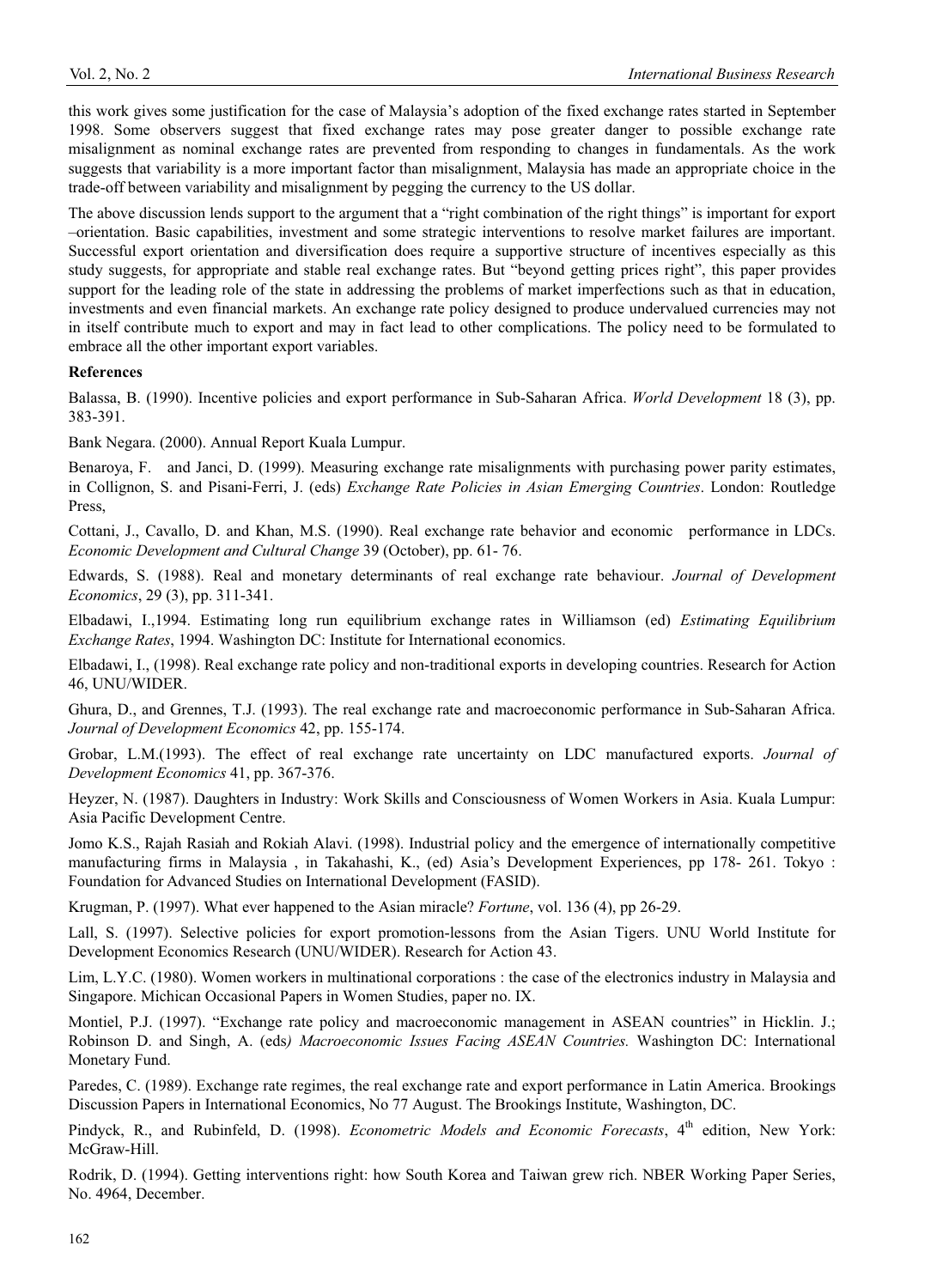Saadiah Mohamad. (1995). Export industrialization and female labor force participation in Malaysia. Unpublished, Master's thesis,University of Missouri Kansas City, USA.

Saadiah Mohamad. (2001). International competitiveness and exchange rate management in Southeast Asian economies. Proceedings of the Seventh Asia Pacific Management Conference-The Great Asia in 21<sup>st</sup> Century. November 2-4, Vol 1, pp 407-421. University of Malaya Kuala Lumpur and National Cheng Kung University, Tainan, Taiwan, R.O.C.

Sapir, A., and Sekkat, Kh. (1995). Exchange rate regimes and trade prices: Does the EMS matter? *Journal of International Economics*, pp. 75-95.

Sekkat, Kh., and Varoudakis, A. (2000). Exchange rate management and manufactured export in Sub-Saharan Africa. *Journal of Development Economics* 61, pp. 237-253.

Stiglitz, J. and Yusuf, S., 2001, *Rethinking The East Asian Miracle*. World Bank and Oxford University Press, Washington DC.

World Bank. (1993). *The East Asian miracle*. Washington DC: Oxford University Press.

| Dependent Variable                           | Equation 1             |          | Equation 2   |          | Equation 3 |          |
|----------------------------------------------|------------------------|----------|--------------|----------|------------|----------|
| LOG(X)                                       | Coeff                  | T-stat   | Coeff        | T-stat   | Coeff      | T-stat   |
| <b>RERMIS</b>                                | $-0.0011$              | $-0.933$ | $-0.0015***$ | $-1.424$ |            |          |
| LOG(ERER)                                    | $-0.6349*$             | $-3.545$ | $-0.6465*$   | $-3.249$ | $-0.5366*$ | $-3.939$ |
| LOG(RERVAR)                                  | $-0.0125***$           | $-1.588$ | $-0.0219*$   | $-2.751$ | $-0.0088$  | $-1.243$ |
| LOG(TOT)                                     | 0.1749                 | 1.127    | $0.3829*$    | 3.141    | 0.1447     | 0.971    |
| LOG(MM)                                      | $0.2699*$              | 4.022    |              |          | 0.2849*    | 4.036    |
| <b>ILLITERATE</b>                            | $-0.1893**$            | $-2.661$ | $-0.2141*$   | $-2.898$ | $-0.2045*$ | $-3.317$ |
| OECD                                         | 1.20E-5                | 0.738    | 5.25E-05*    | 2.446    | 1.15E-05   | 0.736    |
| $IND_C$                                      | 5.8538*                | 2.557    | 2.0868***    | 0.967    | 5.6893*    | 2.608    |
| $MAL$ <sup><math>C</math></sup>              | 7.3029*                | 5.184    | $3.6533*$    | 2.286    | 7.0147*    | 5.339    |
| SINGA C                                      | 7.0734*                | 5.031    | 4.2069*      | 2.761    | 6.7198*    | 5.318    |
| THAI_C                                       | 6.4092*                | 5.100    | 3.2586*      | 2.339    | $6.1123*$  | 5.3973   |
| AR(1)                                        | 0.9534*                | 100.34   | $0.9662*$    | 203.193  | 0.9544*    | 114.17   |
| $\mathbb{R}^2$                               | 0.9994                 |          | 0.9982       |          | 0.9995     |          |
| ADJUSTED $R^2$                               | 0.9994                 |          | 0.9981       |          | 0.9994     |          |
| NO. OF OBSERVATIONS                          | 80                     |          | 111          |          | 80         |          |
| <b>SAMPLE PERIOD</b><br><b>FIXED EFFECTS</b> | 1976-1998<br>200.1817* |          | 1970-1998    |          | 1976-19998 |          |

| Table 1. Estimation of Equation 5 using dependent variable total export of goods and services (log X) |  |
|-------------------------------------------------------------------------------------------------------|--|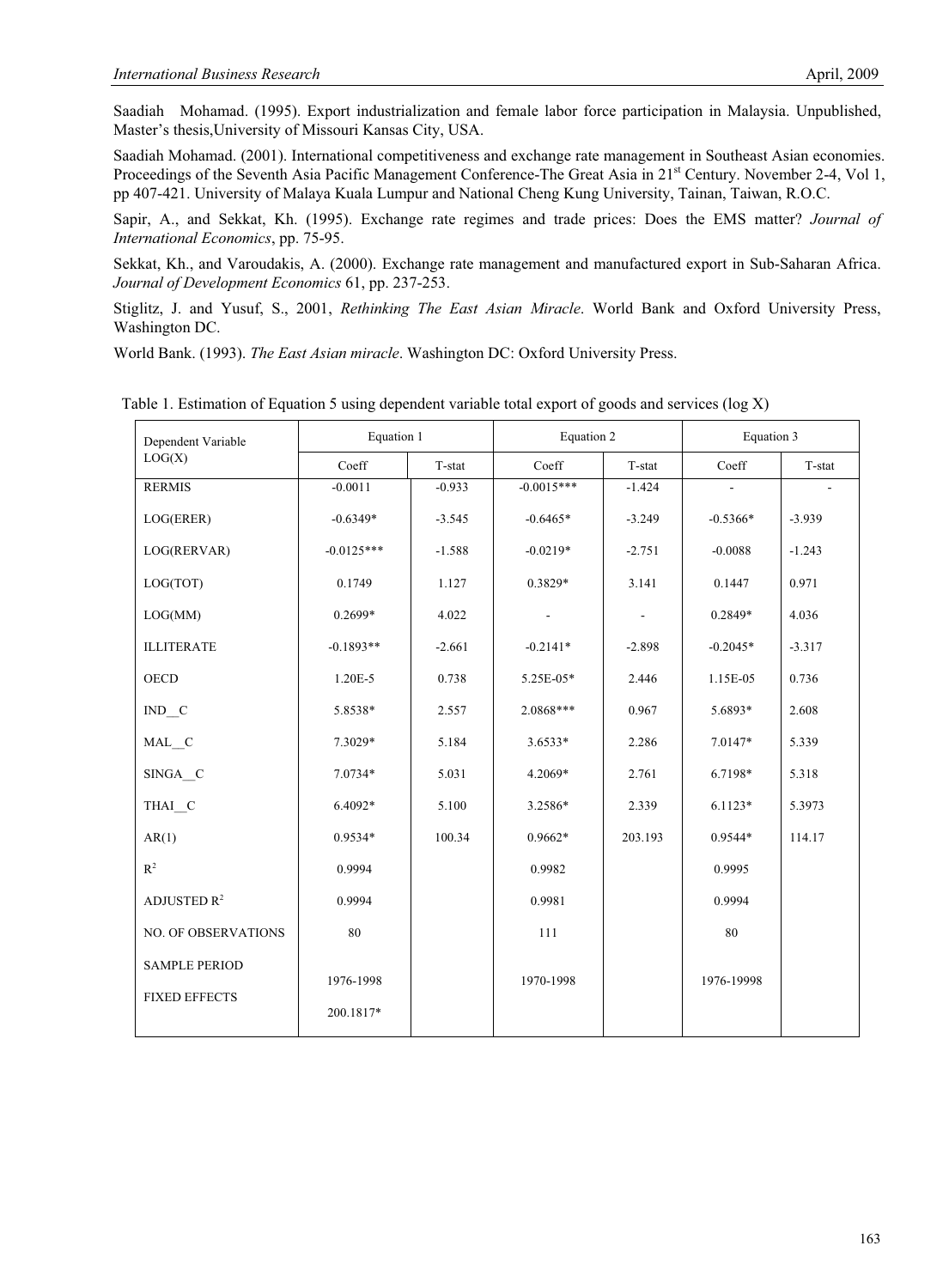| Variable<br>Dependent      | Equation 1    |          | Equation 2     |                          | Equation 3               |                          |
|----------------------------|---------------|----------|----------------|--------------------------|--------------------------|--------------------------|
| LOG(Xmanf)                 | Coeff         | T-stat   | Coeff          | T-stat                   | Coeff                    | T-stat                   |
| <b>RERMIS</b>              | $-0.0041*$    | $-2.453$ | $-0.0050*$     | $-2.170$                 | $\overline{\phantom{a}}$ | $\overline{\phantom{a}}$ |
| LOG(ERER)                  | $-1.2439*$    | $-4.672$ | $-1.3955*$     | $-4.338$                 | $-0.9774*$               | $-3.654$                 |
| LOG(RERVAR)                | $-0.0222*$    | $-2.396$ | $-0.0406*$     | $-2.643$                 | $-0.0098$                | $-1.138$                 |
| LOG(TOT)                   | $0.4632***$   | $-1.613$ | 0.0199         | $-0.072$                 | $-0.5477**$              | $-2.089$                 |
| LOG(MM)                    | $0.5922*$     | 8.812    | $\blacksquare$ | $\overline{\phantom{a}}$ | $0.6126*$                | 8.240                    |
| <b>ILLITERATE</b>          | $-0.0376*$    | $-1.665$ | $-0.0696*$     | $\overline{\phantom{a}}$ | $-0.0592*$               | $-2.498$                 |
| <b>OECD</b>                |               |          |                | $-2.167$                 |                          |                          |
| IND C                      | $2.9E-0.5***$ | 2.954    | $6.6E-05**$    |                          | 1.40E-05                 | 0.653                    |
| MAL C                      | 11.7719*      | 8.625    | 8.4350*        | 2.376                    | 11.8293*                 | 8.435                    |
| SINGA C                    |               |          |                | 5.306                    |                          |                          |
| THAI C                     | 12.3073*      | 8.848    | 9.956*         |                          | 12.238*                  | 8.578                    |
| AR(1)                      | 12.5010*      | 9.106    | $10.3020*$     | 6.507                    | 12.2399*                 | 8.738                    |
| $R^2$                      |               |          |                | 6.988                    |                          |                          |
| ADJUSTED $\mathbb{R}^2$    | $11.6662*$    | 8.445    | 8.3747*        |                          | 11.4172*                 | 8.229                    |
| <b>NO. OF OBSERVATIONS</b> | $0.7*$        | 5.673    | $0.7433*$      | 5.813                    | $0.6752*$                | 7.310                    |
| <b>SAMPLE PERIOD</b>       | 0.9995        |          | 0.9977         | 6.718                    | 0.9994                   |                          |
| <b>FIXED EFFECTS</b>       | 0.9994        |          | 0.9973         |                          | 0.9993                   |                          |
|                            | 70            |          | 70             |                          | 70                       |                          |
|                            | 1980-1998     |          | 1980-1998      |                          | 1980-1998                |                          |
|                            | 244.5770*     |          |                |                          |                          |                          |

|  |  | Table 2. Estimation of Equation 5 using dependent variable export of manufactured goods (log Xmanf) |  |
|--|--|-----------------------------------------------------------------------------------------------------|--|
|  |  |                                                                                                     |  |

# Table 3. Estimation of Equation 5 using dependent variable export of electronic goods (log Xelectronics)

| Variable<br>Dependent      | Equation 1  |          | Equation 2   |          | Equation 3     |                          |
|----------------------------|-------------|----------|--------------|----------|----------------|--------------------------|
| LOG(Xelectronics)          | Coeff       | T-stat   | Coeff        | T-stat   | Coeff          | T-stat                   |
| <b>RERMIS</b>              | $-0.0012$   | $-0.955$ | $-0.0030***$ | $-1.462$ | $\blacksquare$ | $\overline{\phantom{a}}$ |
| LOG(ERER)                  | $-0.5798*$  | $-2.830$ | $-0.9695*$   | $-3.710$ | $-0.4827*$     | $-2.854$                 |
| LOG(RERVAR)                | $-0.0348*$  | $-7.415$ | $-0.0462*$   | $-5.409$ | $-0.0314*$     | $-5.399$                 |
| LOG(TOT)                   | $-0.6429*$  | $-2.744$ | $-0.2218$    | $-0.789$ | $-0.6657*$     | $-2.620$                 |
| LOG(MM)                    | $0.65721*$  | 14.550   |              |          | $0.6712*$      | 13.352                   |
| <b>ILLITERATE</b>          | $-0.0389**$ | 2.819    | $-0.0735*$   | $-3.298$ | $-0.0409**$    | $-2.268$                 |
| <b>OECD</b>                | $3.8E-05*$  | 3.092    | $7.6E-05*$   | 4.046    | $3.7E-05*$     | 2.745                    |
| IND C                      | $6.6235*$   | 2.825    | $4.168***$   | 1.482    | $6.4255*$      | 2.803                    |
| MAL C                      | $9.0539*$   | 6.660    | 8.0776*      | 4.504    | 9.0458*        | 7.082                    |
| SINGA C                    | 8.9944*     | 6.047    | 7.9154*      | 4.240    | 8.6935*        | 6.450                    |
| THAI C                     | 7.9624*     | 5.492    | 5.7533*      | 3.124    | 7.7104*        | 5.833                    |
| AR(1)                      | $0.8174*$   | 15.783   | $0.8383*$    | 23.20    | $0.8237*$      | 16.026                   |
| $R^2$                      | 0.9985      |          | 0.9969       |          | 0.9985         |                          |
| ADJUSTED $\mathbb{R}^2$    | 0.9983      |          | 0.9964       |          | 0.9983         |                          |
| <b>NO. OF OBSERVATIONS</b> | 80          |          | 80           |          | 80             |                          |
| <b>SAMPLE PERIOD</b>       |             |          |              |          |                |                          |
| <b>FIXED EFFECTS</b>       | 1976-1998   |          | 1976-1998    |          | 1976-1998      |                          |
|                            | 249.232*    |          |              |          |                |                          |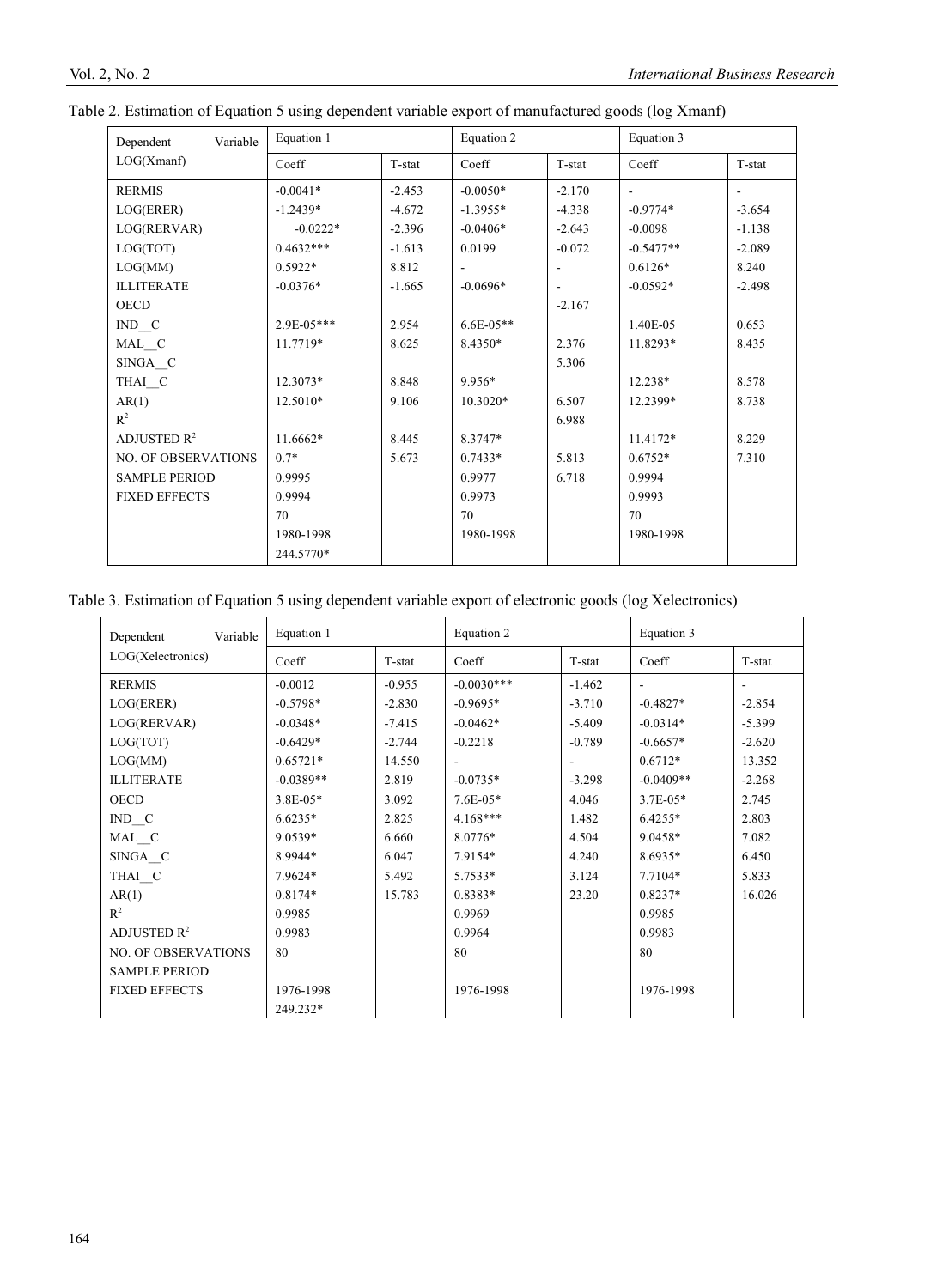|  |  |  | Table 4. Estimation of Equation 5 using dependent variable export of textile (log Xtextile) |  |
|--|--|--|---------------------------------------------------------------------------------------------|--|
|--|--|--|---------------------------------------------------------------------------------------------|--|

| Variable<br>Dependent      | Equation 1   |          | Equation 2                   |                          | Equation 3               |          |
|----------------------------|--------------|----------|------------------------------|--------------------------|--------------------------|----------|
| LOG(Xtextile)              | Coeff        | T-stat   | Coeff                        | T-stat                   | Coeff                    | T-stat   |
| <b>RERMIS</b>              | $-0.0069*$   | $-2.949$ | $-0.0073*$                   | $-3.029$                 | $\overline{\phantom{a}}$ |          |
| LOG(ERER)                  | $-1.9119*$   | $-4.715$ | $-2.0137*$                   | $-5.760$                 | $-1.4106*$               | $-2.610$ |
| LOG(RERVAR)                | $-0.0179$    | $-1.134$ | $-0.0176$                    | $-1.117$                 | 0.0131                   | 0.920    |
| LOG(TOT)                   | $-0.6700**$  | $-2.159$ | $-0.4839**$                  | $-1.921$                 | $-0.7218**$              | $-2.329$ |
| LOG(MM)                    | $0.2403**$   | 2.561    | $\qquad \qquad \blacksquare$ | $\overline{\phantom{a}}$ | $0.2949*$                | 2.489    |
| <b>ILLITERATE</b>          | $0.0674**$   | 2.179    | $0.0544***$                  | 1.859                    | $0.0809*$                | 2.513    |
| <b>OECD</b>                | $4.9E-05*$   | 1.553    | $6.3E-05**$                  | 2.383                    | $7.2E - 05**$            | 2.385    |
| IND C                      | $10.3193*$   | 4.233    | $9.0342*$                    | 4.400                    | 7.9370*                  | 2.908    |
| MAL C                      | $10.2240*$   | 4.454    | $9.4202*$                    | 4.826                    | 7.4589*                  | 2.727    |
| SINGA C                    | 10.9996*     | 4.790    | $10.2905*$                   | 5.263                    | $8.1263*$                | 2.720    |
| THAI_C                     | 11.5070*     | 4.994    | $10.3265*$                   | 5.474                    | 8.9174*                  | 3.145    |
| AR(1)                      | $0.8153*$    | 7.326    | $0.7969*$                    | 7.412                    | $0.856*$                 | 7.645    |
| $R^2$                      | 0.9617       |          | 0.9570                       |                          | 0.9562                   |          |
| ADJUSTED $\mathbb{R}^2$    | 0.9556       |          | 0.9508                       |                          | 0.9498                   |          |
| <b>NO. OF OBSERVATIONS</b> | 80           |          | 80                           |                          | 80                       |          |
| <b>SAMPLE PERIOD</b>       |              |          |                              |                          |                          |          |
| <b>FIXED EFFECTS</b>       | 1976-1998    |          | 1976-1998                    |                          | 1976-1998                |          |
|                            | $-2.2484***$ |          |                              |                          |                          |          |

# Table 5. Estimation of Equation 5 using dependent variable export of rubber (log Xrubber)

| Dependent<br>Variable      | Equation 1   |          | Equation 2  |          | Equation 3     |          |
|----------------------------|--------------|----------|-------------|----------|----------------|----------|
| LOG(Xrubber)               | Coeff        | T-stat   | Coeff       | T-stat   | Coeff          | T-stat   |
| <b>RERMIS</b>              | $-0.0069*$   | $-4.238$ | $-0.0073*$  | $-3.975$ | $\blacksquare$ |          |
| LOG(ERER)                  | $-2.4463*$   | $-4.669$ | $-2.7685*$  | $-6.000$ | $-2.0723*$     | 3.898    |
| LOG(RERVAR)                | $-0.0534*$   | $-4.828$ | $-0.0588*$  | $-4.326$ | $-0.0331*$     | $-2.713$ |
| LOG(TOT)                   | $-0.6512**$  | $-2.439$ | $-0.5992**$ | $-2.413$ | $-0.8085*$     | $-3.159$ |
| LOG(MM)                    | $0.3596*$    | 2.637    |             | ٠        | $0.3875*$      | 2.474    |
| <b>ILLITERATE</b>          | $-0.0715***$ | $-1.806$ | $-0.0768**$ | $-1.983$ | $-0.0779***$   | $-1.629$ |
| <b>OECD</b>                | 1.6E-05      | 0.575    | 3.8E-05     | 1.311    | 2.3E-05        | 0.745    |
| IND C                      | 13.9257*     | 8.449    | $13.573*$   | 7.315    | 13.0886*       | 8.053    |
| MAL C                      | 15.8551*     | 8.331    | $16.1813*$  | 8.261    | 14.7565*       | 7.949    |
| SINGA C                    | 14.0025*     | 7.501    | 14.5351*    | 7.556    | 12.7995*       | 6.843    |
| THAI C                     | 14.4579*     | 7.708    | 14.3956*    | 7.026    | 13.4323*       | 7.283    |
| AR(1)                      | $0.8226*$    | 9.919    | 0.8190*     | 10.616   | 0.8352*        | 9.646    |
| $R^2$                      | 0.9777       |          | 0.97870     |          | 0.9749         |          |
| ADJUSTED $\mathbb{R}^2$    | 0.9742       |          | 0.9749      |          | 0.9713         |          |
| <b>NO. OF OBSERVATIONS</b> | 80           |          | 80          |          | 80             |          |
| <b>SAMPLE PERIOD</b>       |              |          |             |          |                |          |
| <b>FIXED EFFECTS</b>       | 1976-1998    |          | 1976-1998   |          | 1976-1998      |          |
|                            | $-12.086*$   |          |             |          |                |          |